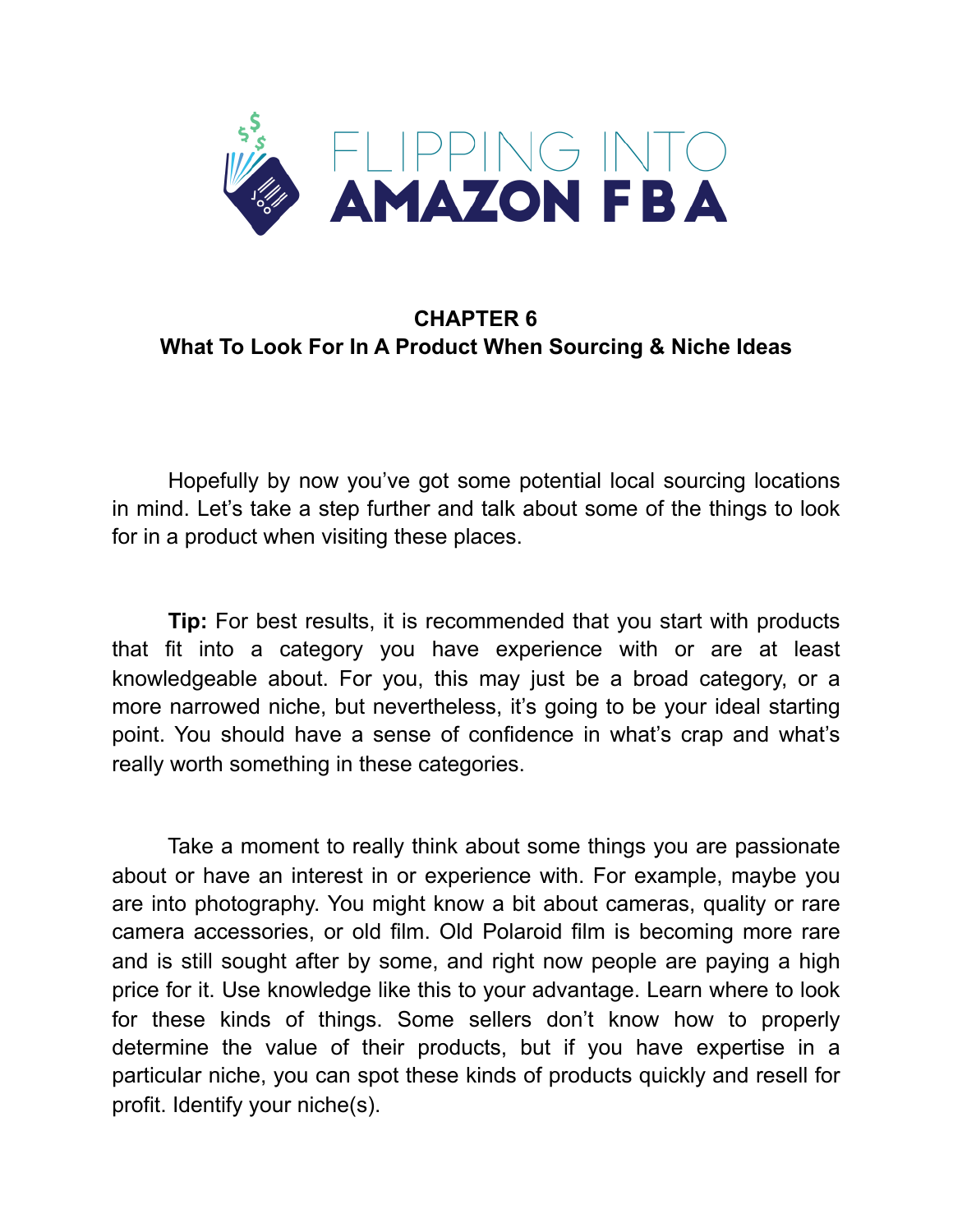Another example––maybe you are a gamer. If you grew up playing video games you don't need to be told that there is money in all sorts of games. With new consoles and games constantly being released, everyone is upgrading. Thrift stores, yard sales, flea markets, etc. are where these outdated games often end up. Sometimes you really have to hunt, but there is usually a good chance you will come across some. If this is a potential niche of yours, than you can find some gems and make some nice flips.

 So the main idea here is to identify something you already know a bit about. Start here and slowly branch out into other categories you may be interested in.

 To get a bit more specific, here are some other factors you may want to consider when sourcing for products.

### **Product Size & Weight**

 Take into consideration the size and weight of the product. You are going to have to ship the thing off when it sells, after all. You probably wouldn't want to buy something that weighs 15 pounds–or 7 kilograms–that ends up only making you a few dollars profit. Instead, a lightweight product would be more ideal. Something small and lightweight will be super easy and cheap to ship most of the time. If you can find something to sell that fits safely into padded or bubble envelops, you will save a ton on shipping expenses. The size and weight isn't something you can always control however. It's just something to include in your evaluation of a product when you're out sourcing for products.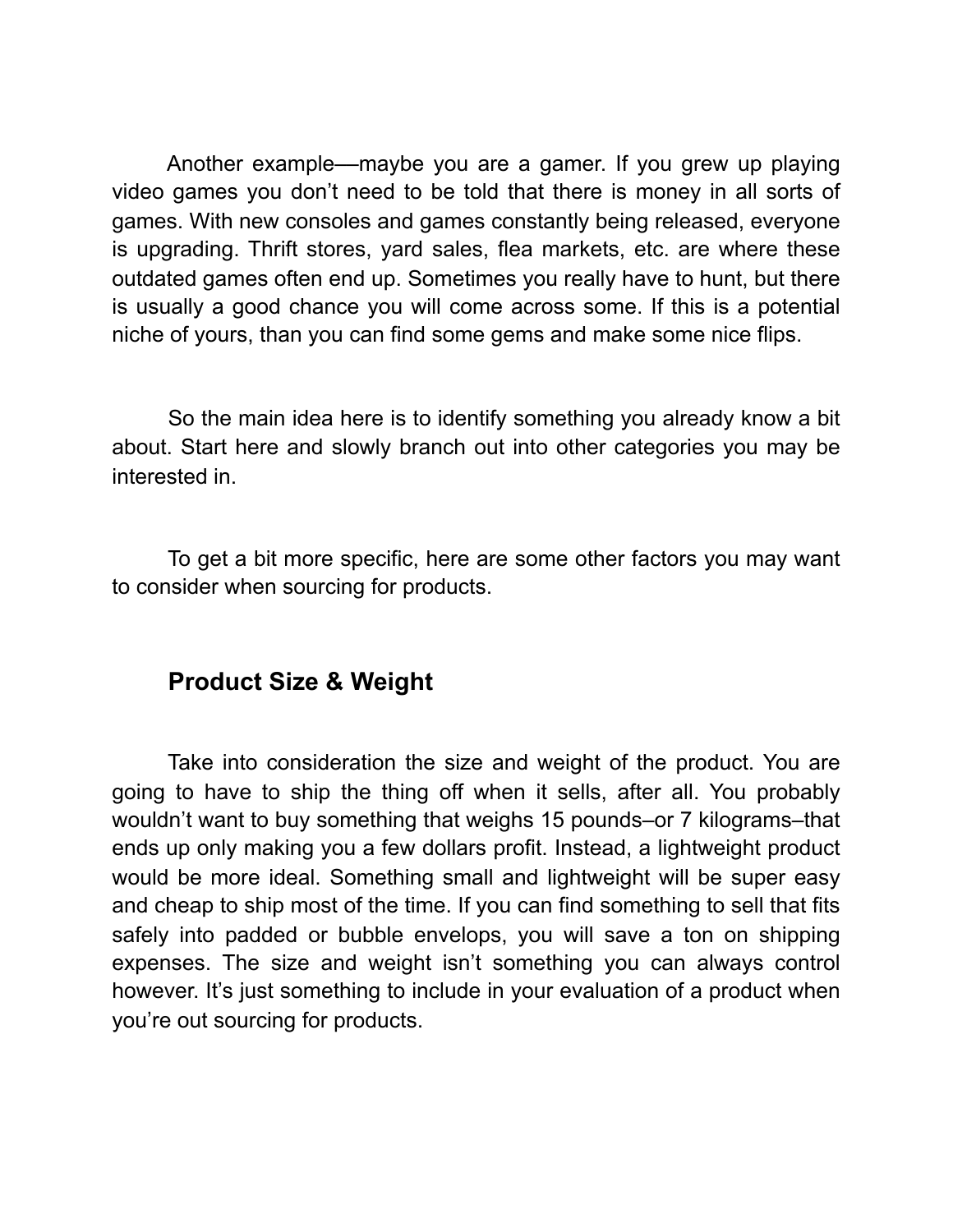### **How Fragile is it?**

 Another thing to consider is the delicacy of the product. This is a pretty crucial factor to take into consideration and should be given plenty of attention. Nothing is worse than having a buyer receive their purchase in the mail shattered or broken, or really any state that is not what was advertised to them. Not only will your buyer be dissatisfied, but it can also be a painful loss on your end if you fail to properly package any fragile items. You are then at risk of receiving a negative review or rating, which can be even worse than the profit loss. If you are selling things like glassware, mugs, etc., then you will really need to ensure that your packing is appropriate. Using thicker boxes will help, as well as packing the items very firmly inside with the necessary padding and filler. It may even be in your best interest to avoid highly fragile products all together. In the end you will just have to use your own judgement and determine whether the potential profit will be worth the effort required to safely ship something that is fragile.

# **Quality/Condition Of The Product**

 When sourcing from thrift stores, a majority of the stores inventory will obviously be secondhand. This means you need to thoroughly inspect anything you plan to buy. Check the quality of the item and make sure it is still functional, if it has a function, and that it is not on the verge of falling apart. Just as important, make sure it is clean or at least cleanable. These things should be common sense, but it's just something you should keep in mind as a lot of these kinds of stores will not give their inventory a really thorough inspection before putting it out on the shelves. Don't buy that used stick of deodorant.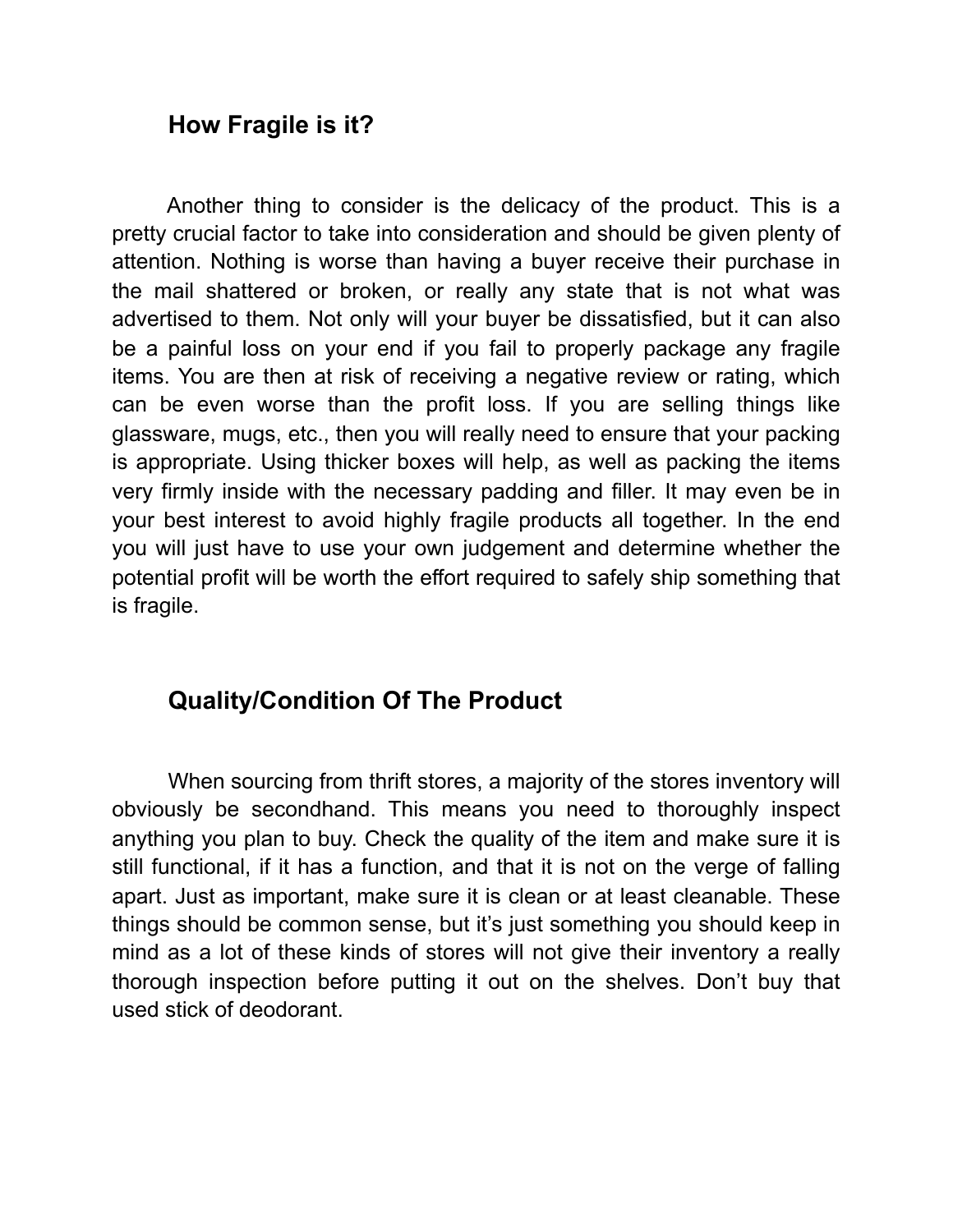# **Product Refills**

**Tip:** If you find any kind of refillable or buy-it-again type products, take a moment to see what they sell for. Things like printer ink, air filters, paints, batteries, etc. are some examples of these kinds of products. If you can get your hands on a supply of these kinds of items, you will likely have repeat buyers and a more steady flow of money coming in. Eventually in your business endeavors, this concept will be something to consider aiming for. It's never too early to get a feel for it now though.

# **Expiration Dates**

 Expiration dates are also something to take seriously. Though you will not likely have to deal with this so early on in the game, you may come across certain food related products with an expiration date. You don't want the risk of negative reviews or even the suspension or cancellation of any of your selling accounts by accidentally overlooking something as simple as this. Until you have more experience and the knowledge, it may be best to avoid anything food related while just starting out.

### **Barcodes**

 Products with barcodes can save you tons of time and can provide you with detailed and up-to-date information. Using your smartphone and one of the apps with a barcode scanner, scan the product and analyze the information provided.

**Tip:** Products with barcodes found in thrift or secondhand stores, or yard or garage sales, should be examined before anything else. They are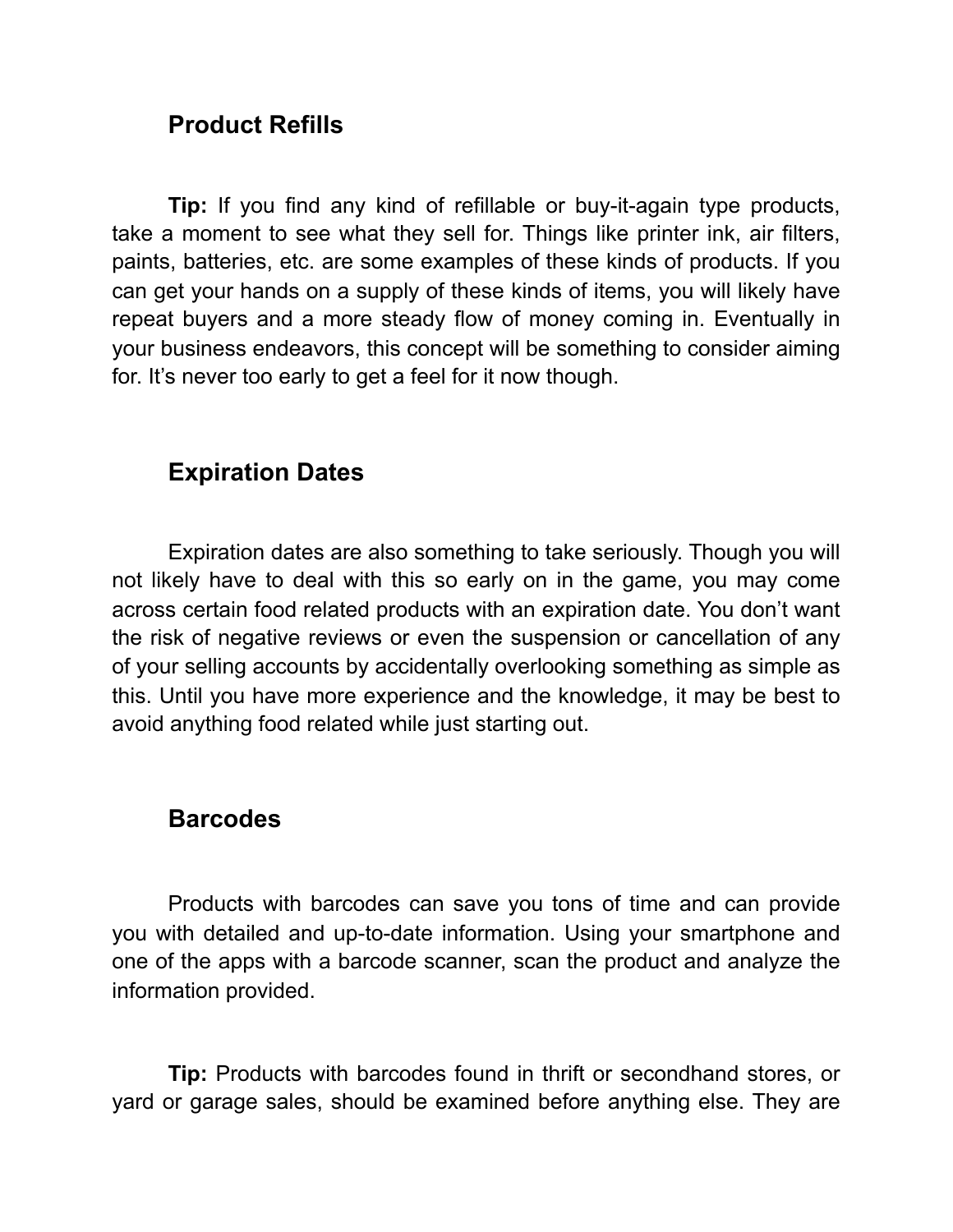typically the most likely to be sold the fastest, for more profit, and are often more desirable than secondhand products.

## **Price Tags**

 If and when you decide to start taking a gander at clothing, be sure to keep an eye out for price tags that are still attached. Eventually you are bound to come across some and when you do, take a moment to look the value of the clothing up on your smartphone. Obviously, selling something with the tags still attached will likely be more profitable than something without. Most people prefer discounted new products over used products.

## **Types of Products To Consider**

Without revealing any specific niches, here are a few general types of products worth exploring and testing out.

#### **Books**

 Some stores have a plethora of books, some of which are certainly well worth taking a look at. While browsing through hundreds of books can be a bit time consuming and sometimes discouraging, you could be pleasantly surprised with what you find. While most books you scan will be worth only pennies, occasionally, there may be a book of value. If you can buy the book for a few cents, you may consider browsing through secondhand books more often. Finding the right books takes practice. You will eventually learn which types of books are worthless, and which have potential.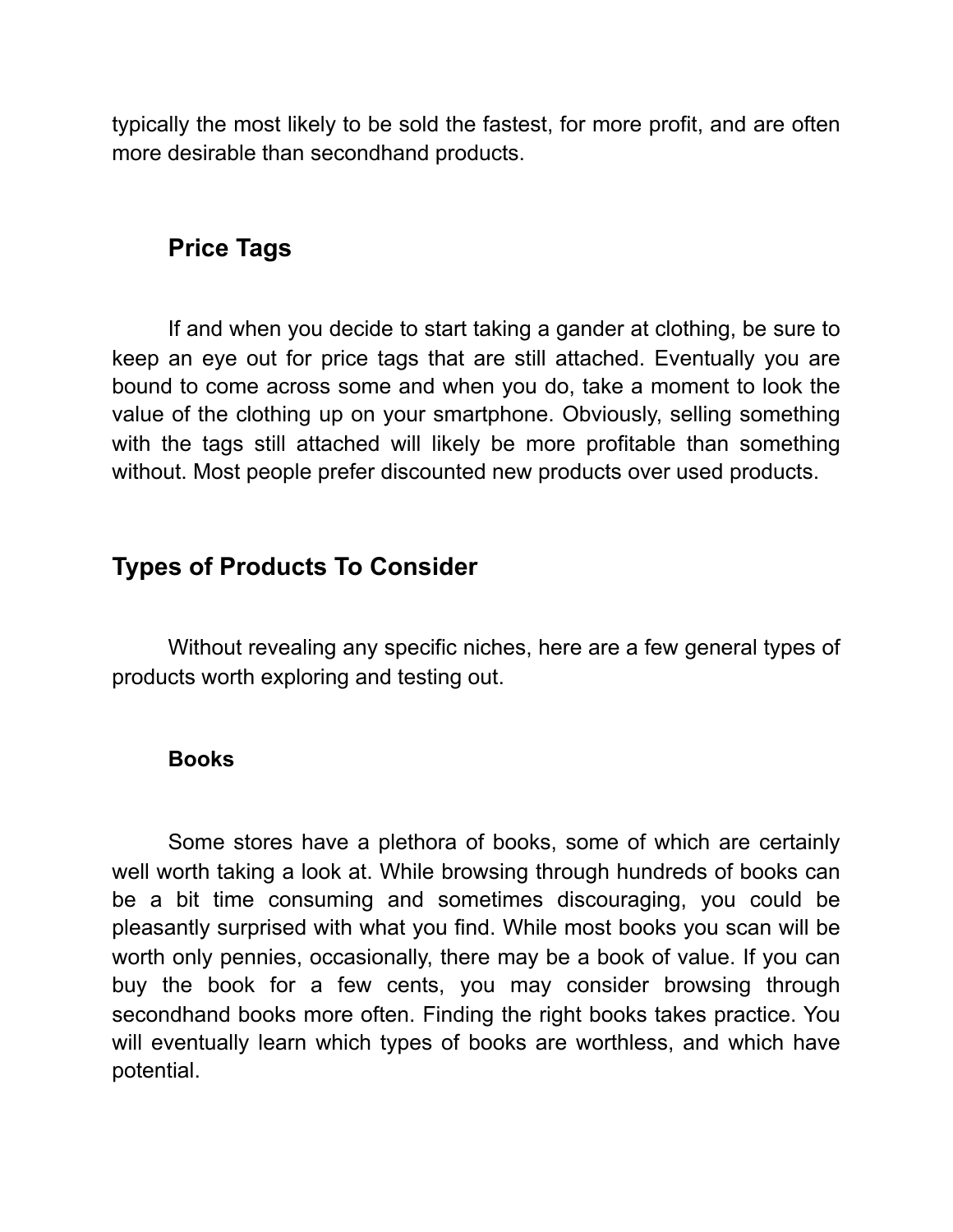**Tip:** For best results when sourcing books, try to avoid popular name books such as the Twilight series, Harry Potter, etc. Most sci-fi books aren't worth too much either. You will have the best luck with textbooks, travel guide books, and some art-type books. This isn't always the case though. There will surely be other types of books that are still profitable too.

#### **Vintage Board Games & Toys**

 Without a doubt, you are likely to stumble across some pretty old and sometimes odd-looking games or toys. While usually looking sad or dirty, sometimes creepy, these kind of things can actually be quite rare and worth a pretty penny. For example, some Hot Wheels ® products are quite valuable these days despite the brand being somewhat old. If you come across some old looking cars, check to see if they are Hot Wheels brand. Remember to take a second look at things. Also board games. It can sometimes be worth it to check a board game to see if they are complete. If so, you could possibly resell the game for a nice return, depending on its rarity.

#### **and Board Game Pieces**

**Tip:** Additionally, board game pieces are worth considering when looking for stuff to resell. It may sound silly but there will always be people looking to buy extra pieces to a game they own. People are always losing pieces when boards are flipped in spites of rage, like when Alex found out I had been stealing money from the bank every time he'd go pee, sometimes making a game no longer playable. They would rather pay a few bucks for some parts to a game than pay for an entirely new game when all they need is a piece or two. This just proves that you can find value in some unexpected places and that sometimes stripping an item down into multiple pieces to sell can be a profitable technique.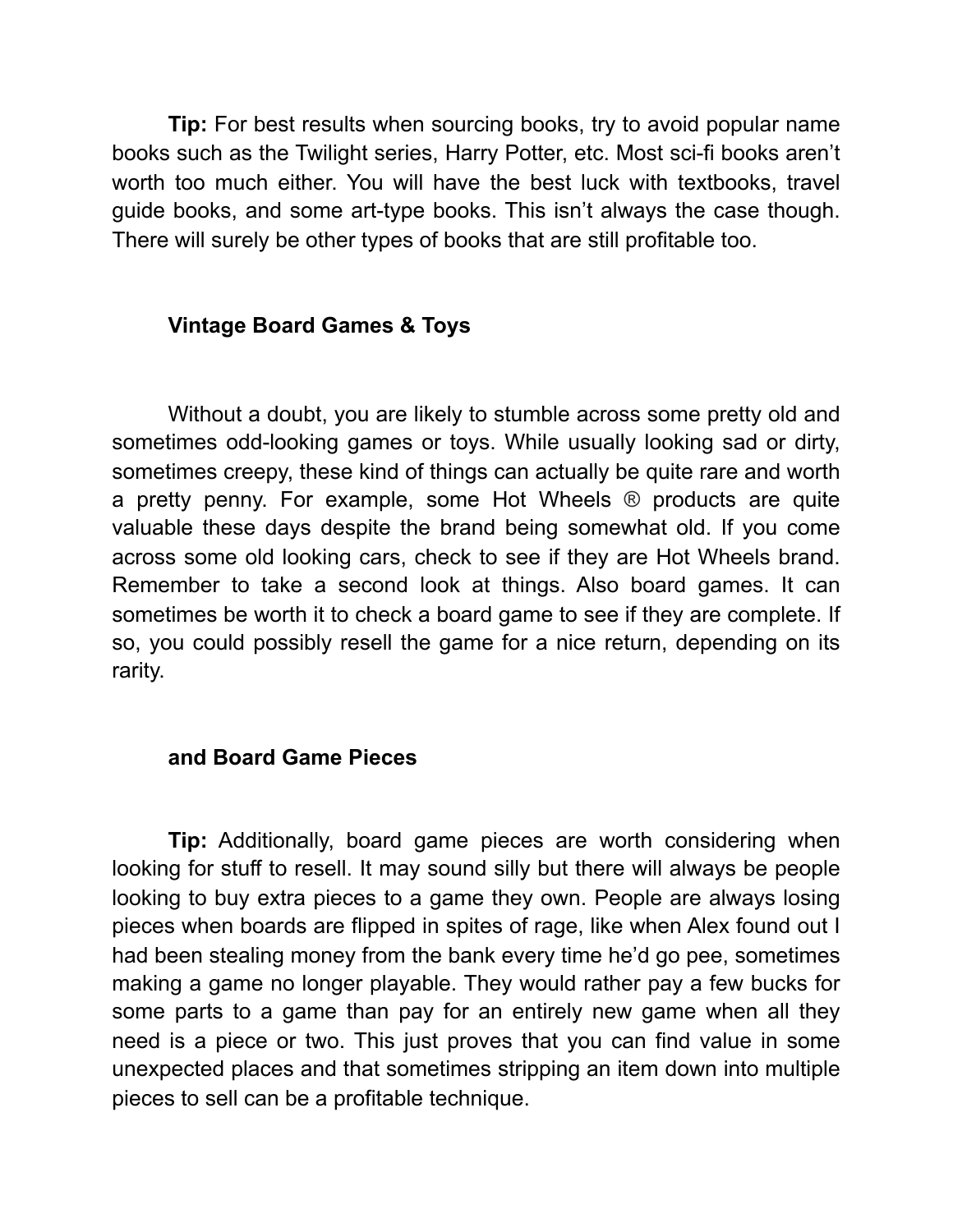#### **Clothing**

 If you are a trendy or fashionable person and just have a knack for identifying brand name clothing, then perhaps you could excel in flipping clothes or other fashion accessories. As mentioned before, clothes with price tags still attached should really be examined. This does not mean the other secondhand clothes are not worth checking out though–they certainly are. Check the tags on the clothing. Some popular brands such as Ralph Lauren, Anne Taylor, Christian Dior, Armani, etc. can actually be found in the little thrift shops or secondhand boutiques. Thousands of people on eBay and other similar online marketplaces are more than willing to pay a fair amount of money for brands like these. As long as they are still in wearable condition, it does not matter if they are secondhand or not. The same applies to other things like purses, shoes, ties, or even luggage. Do some research on eBay and look at some already sold clothing or accessories to see what's selling. Get in there, browse the clothes, and harvest that Golden Ralph Lauren Jean Jacket!

**Tip:** In addition to clothing, some sports jerseys can be quite valuable. If you come across a jersey with brand names or sponsors on them, like Adidas, Under Armour, etc., take a moment to look them up on eBay under sold/completed listing.

#### **Older Technology**

 There is also plenty of money to be made in older technology and there is always an abundance of it just laying around some stores disguised as junk. In many thrift stores, especially Goodwills, you can find all sorts of goodies like vintage record players, stereos, film cameras, etc. If you can find these in good condition, or at least repairable condition, you can really make a nice profit if sold properly. You could make even more if